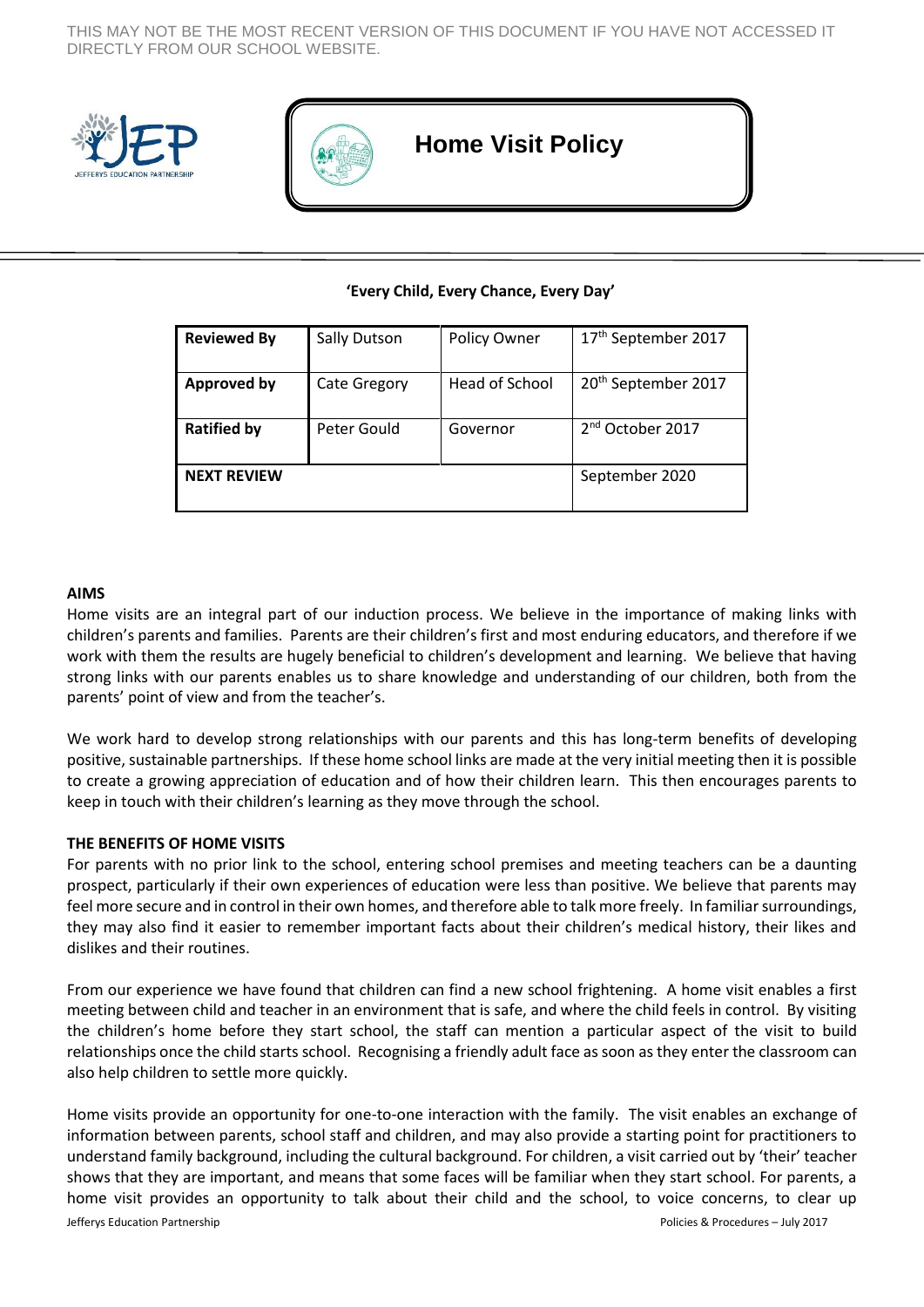misunderstandings, and to lessen worries and fears. For parents and children, a visit gives them the opportunity to meet the teacher/s in a safe environment, where they feel confident and at ease.

For teachers and Early Years Assistants, a visit provides the opportunity to:

- Establish early, positive contact
- See children in their own familiar settings
- Meet other family members, people and pets who are important to the children
- Understand the problems that children might encounter at school, and also to appreciate the wealth of learning that goes on in the home. This all helps to get a fuller picture of the children. Professionals can gain much from observing a child where he or she feels settled and in control.

## **POTENTIAL ISSUES WITH HOME VISITS**

It is important to remember that there are many reasons why a home visit may not be practical. Parents may view teachers visiting their homes as an intrusion of their privacy, or may feel that staff are visiting to assess their parenting. Parents may not be available because of working patterns or care responsibilities, or they may not feel safe about welcoming strangers into their homes.

For staff, home visits may involve unacceptably long journeys, particularly if the catchment area of the school is very wide. The induction arrangements need to support the staff to ensure they can visit all the children in their class and therefore, the school budget may need to be reviewed to allow for supply cover for teachers and support staff to take time out of school to carry out visits which may be costly. We may feel that employing supply staff is too disruptive for existing pupils. It is important to remember that staff may feel concerned about their safety and that of other practitioners they work with, therefore, we ensure every member is happy and confident to participate in a home visit.

#### **RISK ASSESSMENTS**

The Health and Safety at Work Act etc. 1974 requires employers to have safe systems of work, and to provide information and training to employees. Under the Management of Health and Safety at Work Regulations 1999, an obligation is placed on employers to carry out an assessment of the risks to the health and safety of staff at work; this includes both on-site and off-site activities. A risk assessment would be carried out each year in line with where the visits are and using any relevant information fed up from the pre-schools. This assessment is reviewed periodically to ensure the procedures in place are working and to take account of new or changed situations.

## **HEALTH AND SAFETY PROCEDURES**

We ensure that all potential risks are considered regarding the home visits and have clear procedures for staff to follow.

Staff will be briefed about the area they are visiting and given any relevant information, which has been fed to the school from Pre-schools or other agencies.

Staff will leave with the school details of:

- Their mobile phone number (if they do not have one, then one will be loaned to them)
- The registration number of their car (if they are driving)
- The name, address and telephone number of the child's home and expected length of their visit

Staff will always tell the school office who they are visiting, the address and time of visit. An expected arrival time of when they will return to school. If there is a change of plan after leaving the school premises or the child's home, the school should be informed.

Staff should report to the Early Years Leader via text after each visit so the progress of visits can be monitored.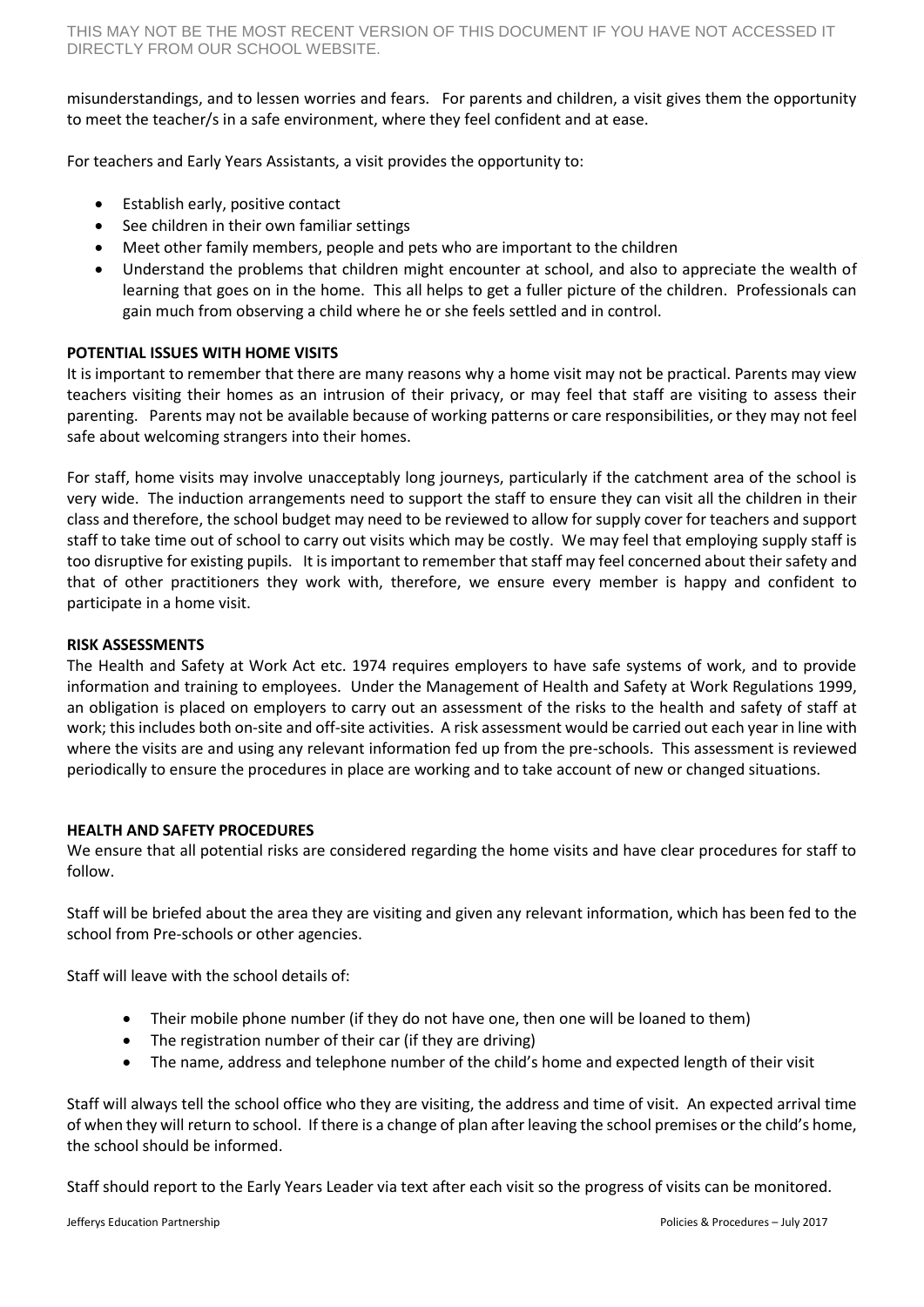If staff are visiting a location which may pose a risk to their personal safety, they should arrange either to telephone the school after the visit to confirm their safe exit, or they should arrange for someone to telephone them during the visit to check their well-being.

Each completed visit should be reported. If a member of staff fails to return to work at the designated estimated time, then the emergency procedure would be taken. See additional plan.

All incidents occurring during home visits should be recorded in writing as soon as possible, while events are still fresh in people's memories.

If staff feel uncomfortable in the child's home, they should leave immediately.

Staff should not enter the house if the person they wish to see is not there. A letter would be given/left to highlight they had missed their home visit.

Staff should always follow the person into the house or room, and remain aware of where the exit is. Staff will remain professional at all times, if a difficult situation arises, excuse yourself and leave. Staff should remember when they are leaving a potential aggressor, they should not turn their backs and leave moving slowly and carefully backwards.

Staff should avoid carrying any bag or wearing any clothing or footwear, which could provoke an attack or impede an effective retreat. Female staff should consider the inadvisability of carrying handbags and suitability of wearing high heels.

Staff should have the school's number saved into their mobile phones in case of an emergency.

If the threat of violence is imminent, wherever possible avoid potential dangerous locations such as tops of the stairs, restricted places or where there are items which could be used as weapons.

## **WHAT YOU MIGHT DO ON A HOME VISIT**

Staff would always visit in pairs, so that one person can talk to the parent while the other plays with the child. This means that the parent can talk without worrying about their child. It also gives you the opportunity to observe the child at play in a familiar environment.

By playing with the child, and by talking to the parents, you can find out what the child can do, and his/her interests, fears, strengths, and weaknesses. Make sure that parents understand that this is not a test.

Take information from school to discuss with parents, for example individual child information sheet or CD Rom in case they could not pick theirs up at the Class Activity sessions.

Staff should always thank the parents and child for their visit and remind them that they can call the school if they have any worries or concerns before the first day of school.

We believe that home visits have such a powerful impact on the supporting children and parents settle into school and have create an immediate discussion point for the teacher and child to talk about and build strong foundations for their relationships. Home visits also support the child as they move though the school as their next teachers can discuss with their reception teacher any issues that may arise in the future and possibly link back to something that happened in the home.

## *"Every child deserves the best possible start in life to fulfil their potential.*

*A child's experience in the early years has a major impact on their future life chances. A secure, safe and happy childhood is important in its own right, and it provides the foundation for children to make the most of their abilities and talents as they grow up."*